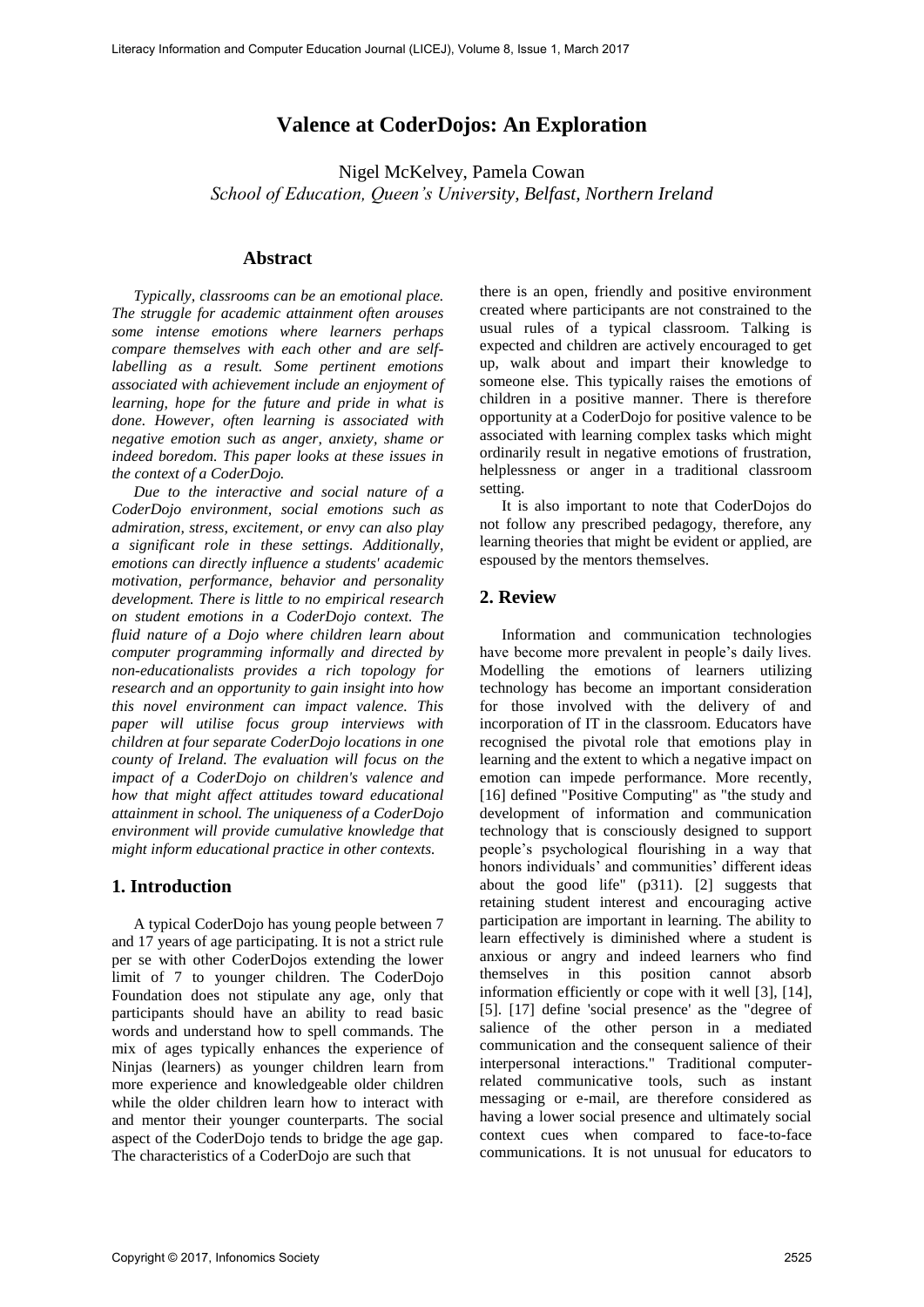spend as much time maintaining their students' emotional well-being as they do fostering their cognitive goals [9]. Many research studies have studied the impact of emotions on learning [1], [8], [11], [7]. [12] argues that emotion and cognition are inextricably linked with [4] in agreement. Emotion in learning can be aligned with constructivist theorists [13] [15]. These theories outline how to motivate and engage learners. However, they do not provide descriptions for the informal learning environment of a CoderDojo and how the various variables at play might impact upon emotion.

[18] has recently outlined how social networking and various pervasive computing technologies can be incorporated effectively in an attempt to assist in reducing feelings of social isolation and depression in elderly individuals. With social interactions being a key element of CoderDojo, the context has the potential to offer its Ninjas an environment of positivity. [19] also suggest that technology can be utilised more successfully in order to manipulate the various aspects of an experience in three interconnected ways:

a) By structuring it using a goal, rules, and a feedback system. The goal provides users with a sense of purpose by focusing attention and orienting participation in the experience. The rules (or lack thereof) can push users to view the experience in an alternative way. The feedback mechanism advises individuals how close they are to achieving the goal and provides motivation to promote tenacity.

b) By altering it to achieve mixed experiences. Technology can facilitates multisensory experiences whereby content and its interaction are offered through more than one of the senses.

c) By replacing it with a synthetic one. For example, by using Virtual Reality (VR) it is possible to mimic a physical presence in a synthetic world that might react to the user as if he/she was physically there.

A study by [20] supports the theory that user experience of technology can be a compound of emotions and perceptions of instrumental as well as non-instrumental qualities. It therefore highlights the importance that learning contexts (such as CoderDojos) must place on the selection process when choosing technologies and packages.

By using technology effectively, children can take their learning home and learn while playing games. Therefore, the influence of parents and guardians in promoting a positive learning experience with technology is important. There are many potential positive effects of technology on learning that can be conducted within the home, such as:

a) An ability to use technology for research

b) Globalization - to learn from different areas around the world

c) Educational games - to make learning fun

d) Distance education - learning is not constrained by buildings

e) Web seminars - learn in a comfortable and familiar environment

Where children are encouraged in their use of technology for educational purposes at home in the same manner as in other learning contexts, the valence associated with learning and technology has the potential to increase.

For learners to feel that they own their own learning [24], it is important to include tasks which are personal. Therefore educators, in more formal contexts, might consider creating a database of student passions and hobbies so that they can connect with each other in a much more meaningful way. The CoderDojo advocates that there is no single technology [25] to be used and no single correct answer. Students can be offered an array of different ways to learn content such as video, audio, online activities, blogs, games and peer learning. Providing the learners with agency in how they approach problems is important which can also be facilitated by inviting students to add to a resource archive for all learners to access. Agency can be further fostered by inviting students to devise a subtopic within the main topic/problem area under investigation which is<br>based on their own interests. This might be based on their own interests. facilitated through various online tools such as Diigo or Pinterest. It is of course important to thread professionalism throughout these process by having students (and Ninjas) adhere to and understand the importance of netiquette and respect for each other. Having a personal goal can give a student focus which in itself might boost tenacity levels [26]. Perhaps these personal goals within the discipline of Computing could be aided through guidance or advice offered by experts in the field. While social media outlets such as Twitter and Facebook offer avenues for connection, perhaps LinkedIn might be considered more professional and less personal in this instance. By implementing a "knowledge sharing" platform, learners have an opportunity to see each other's work and learn new approaches implicitly. Such a platform can also enable a peer feedback process. The feedback process may be more applicable in Higher Education where students can learn to devise criteria for assessment when reviewing another's work.

According to [27], "to be tenacious means appreciating what it takes to build the mental stamina necessary to stay focused and achieve academic success. Tenacity takes gumption. Having gumption entails showing courage, determination and resilience in the midst of difficulty" (p. 5).

Recent trends in how people learn could be attributed to the dispositions that people have when entering into a learning context. [26] outline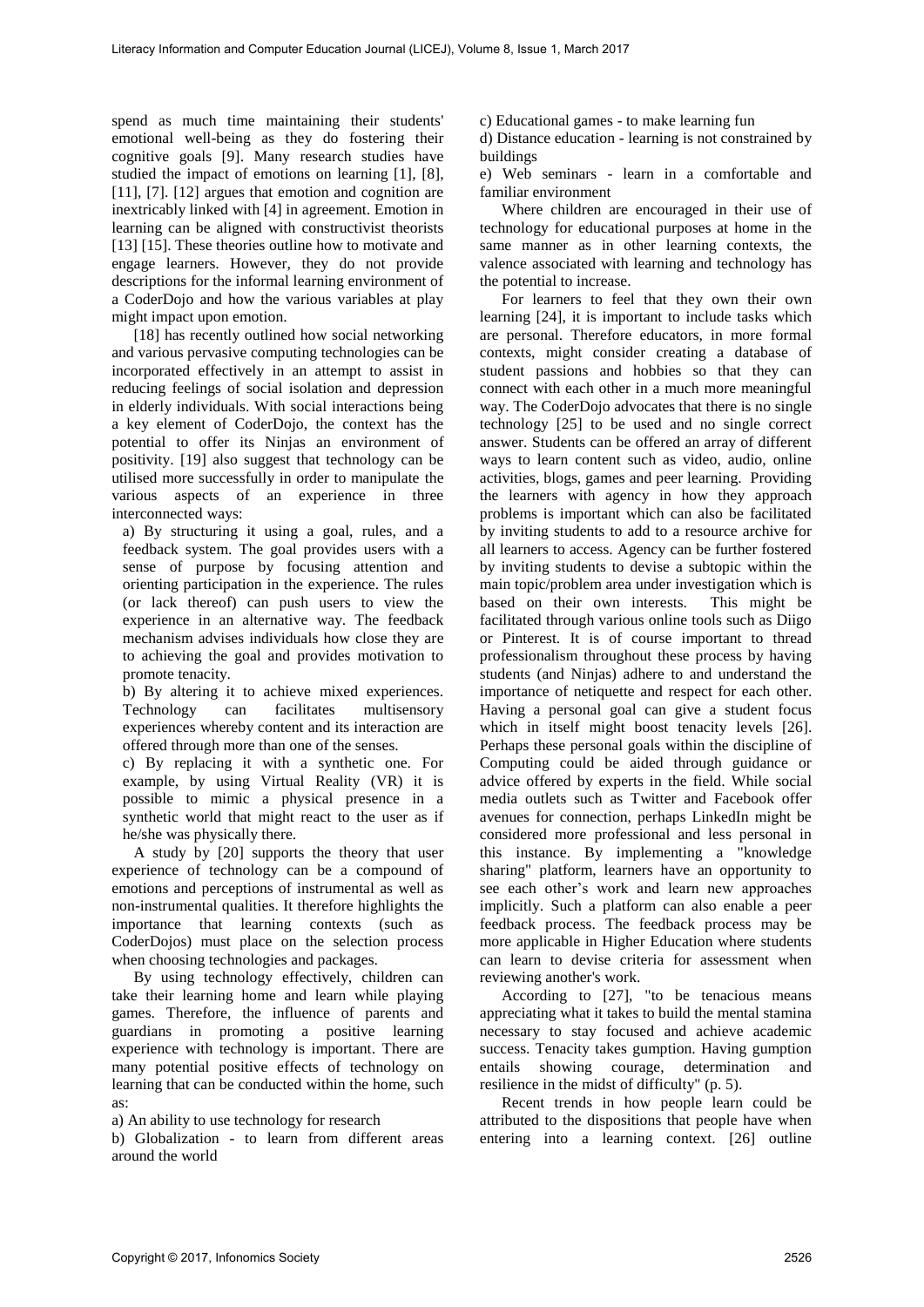characteristics of a trait known as Grit where learners exude a determination in completing a task.

- Perseverance and Tenacity
- Deliberate Practice
- Ability to Delay Gratification
- Passion-Driven Focus
- Self-Control and Self Discipline
- Long Term Goal-Oriented
- Stick-to-it-ness Under Difficult Conditions
- Consistency of Effort

In order to facilitate and foster grit, [28] suggests that learners should be engaged with long term activities that are project based which may or may not require teams. The task at hand should require independent study specific to their own passions and interests.

[29] disputed the notion that high achievement was derived from exceptional mental ability, rather "perseverance is at least as crucial as intelligence....The most crucial inherent differences may be ones of temperament rather than of intellect as such" (p. 15). Therefore, it is significant that the CoderDojo context does not seek to gain high grades in assessments but rather to provide the learner with lifelong skills including tenacity which, arguably, is just as an important factor in success as intelligence.

[30] originally suggested that a primary developmental task of childhood was to gauge how to control the need for immediate gratification. Students nowadays live in a world where tolerating what Freud termed "a little unpleasure" is becoming increasingly difficult (p. 444). Evidence, however, is not forthcoming on this issue but it is suggested that modern technology have contributed to a world where short-term pleasures are increasingly accessible and convenient [31]. It has never been easier to indulge in diversions that feel good right away, even if they do not bring about long-term benefit. In a CoderDojo however, learners are given control of their own learning which arguably has the potential to encourage children to "stick at it" and take satisfaction from gaining success which doesn't come instantaneously.

[32] suggests that agency and tenacity can be fostered by giving learners opportunities to practice making important decisions. This can take the form of problem solving strategies, research skills as well as communication skills. However, [33] outlines that this can only occur where the educator shifts from being the 'cover the curriculum teacher' to becoming the 'guide on the side'. One avenue thought to instill traits of tenacity is that of critical thinking. A child can be encouraged to search for new ideas by using their imagination, creativity and synthesis [32]. Creative thinking affords a child the opportunity to practice skills that might facilitate exploration and experiment. The result may be that a child becomes excited about a task and due to its personal nature, is more likely to 'stick at it'.

[34] presents 'Meddler-in-the-Middle' as an "active intervenvtionist pedagogy in which teachers are mutually involved with students in assembling and/or disassembling knowledge and cultural products. Meddling is a re-positioning of teacher and student as co-directors and co-editors of their social world" (p. 288). In a CoderDojo context, 'meddlers' (mentors) may have influence due to their perceived position by the children and their professional<br>backgrounds (as programmers or student (as programmers or student programmers or class teachers). The energy that 'meddlers' bring to the environment does not suggest 'command and control' but rather "support and direction through structure-rich activity in which they themselves are highly involved" [34] (p. 290). This therefore suggests both the potential for a positive as well as a negative 'meddler' in an unformal context.

The unformal learning environment offered by a CoderDojo aligns itself with the theory of 'learning as inquiry' as outlined by [35]. Learning as inquiry places the question at the foreground rather than the answer and positions learning with the learner as opposed to material as part of a curriculum. It is prudent to note that answers are important, however, learning as inquiry also values the processes associated with inquiry and their impact on knowledge, skills and dispositions toward learning [35]. These impacts could have the potential to positively affect how a learner approaches learning in all walks of life.

## **3. Overview and Methodology**

This study explored the experiences of children (aged 10-13 years old) participating in CoderDojos in one county of Ireland. The research incorporated qualitative (observations and focus groups) methods. Four CoderDojo Locations (A, B, C and D) were identified. These four locations had an existing Dojo (running for more than 12 weeks). They were selected due to their profile diversity and geographic location. The children here were observed, completed a survey and participated in focus group interviews.

*CoderDojo A: A CoderDojo operating after school hours within a secondary school where the mentor is not a teacher.* 

*CoderDojo B: A CoderDojo operating at a Family Resource Centre where the mentors are computing students from Higher Education as well as computing professionals.* 

*CoderDojo C: A CoderDojo operating during class time in a primary school where the mentor is their usual class teacher.* 

*CoderDojo D: A CoderDojo operating after school hours within a secondary school where the mentors are working computing professionals (programmers).*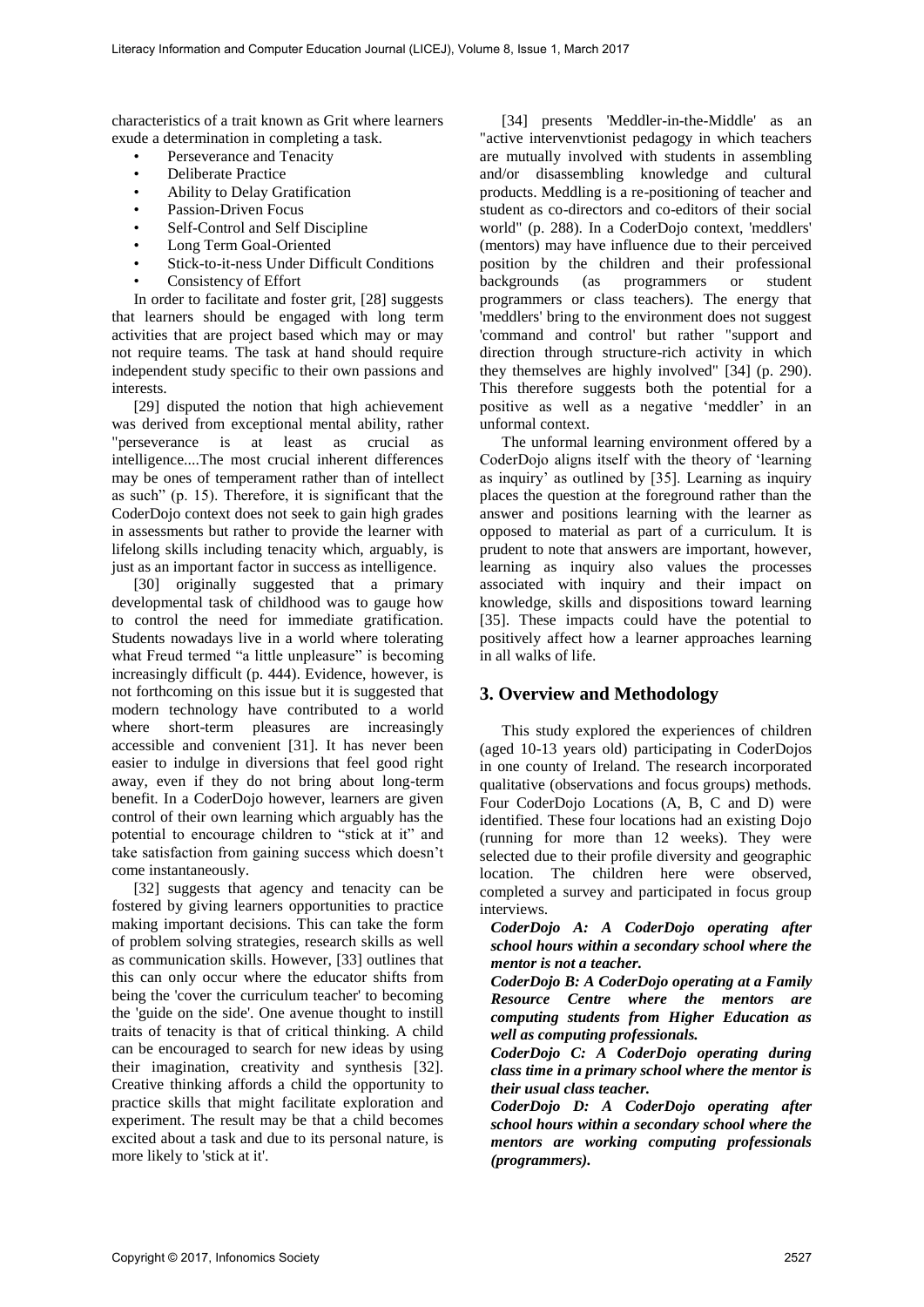The advantages of focus groups for this study, are such that they included the ability to capture data in a social environment, the interviews were flexible, had high face validity, ensured speedy results, were relatively low in cost and had the potential to highlight issues the researcher had not considered. However, focus groups can often offer less control than individual interviews, the data can be difficult to analyse and the researcher must be relatively skilled. If more than one group is used on the same topic, then the difference between groups can become troublesome. It is also often the case that groups are difficult to assemble so as to suit everybody and the discussion must be conducted in a conducive environment. The qualitative aspect of this study permitted a greater depth of understanding of CoderDojos. There was flexibility and opportunity to modify the research at any time. Arguably, qualitative research, in this instance, has more validity than surveys or experiments due to the social aspect that exists within CoderDojos.

Through a methodology involving focus group interviews and observations, the researcher's role might be to describe a phenomenon from a participant's perspective [22]. This results is an emic interpretation of those experiences. Qualitative research assumes the right to anonymity and therefore ethics played an essential part of this study as the researcher is a lecturer in Computer Science and therefore might have been considered part of the process with the ability to affect the data emerging from observations [22]. Having ethical clearance to conduct the study was important but is often considered extrinsic to the research as the approval tends to emerge from external committees or formal codes of conduct [21]. To alleviate any ethical concerns, the participants were not known to the researcher.

For the purposes of this paper, one category from the thematic analysis of the focus groups is presented; namely that of valence at CoderDojo.

|                 | <b>Table 1 Focus Group Participants</b> |                 |
|-----------------|-----------------------------------------|-----------------|
| <b>Location</b> | Male <i>n</i>                           | Female <i>n</i> |

| Locumon nauch renaich |   |   |
|-----------------------|---|---|
| A                     | 3 | 3 |
| B                     |   | 2 |
| $\mathcal{C}_{0}^{0}$ | 3 | 3 |
| D                     | 5 |   |

The table above outlines how many children were interviewed at each location.

The primary goal of the interviews was to make known beliefs held by the interviewee by revealing the conceptual structures that resided inside them [6]. Interviews were deemed more advantageous in data

collection than questionnaires as the researcher was able to clarify any misunderstandings of the respondents. Furthermore, during the interview the researcher explored concepts more deeply and was able to stimulate fuller answers. The present study used four focus group interviews (4-6 participants in each) which resulted in richer responses and facilitated a much wider range of viewpoints due to data being prompted by others' opinions [10]. The researcher conducted the interviews with a range of set questions which were used as a guide. The questions became organic as the interviews progressed allowing for a more natural dialog to occur. The group interviews took place at each location during a time that suited all involved. Full informed consent was gained from parents, mentors and assent gained from the children themselves. Each group interview was audio-recorded and transcribed. All names have been anonymized by using pseudo names.

#### **4. Analysis**

Billy (CoderDojo B) relayed the pride he felt about his own work and Mary relayed her interest in personal projects. The children at location D also enjoyed receiving feedback with Susan using this feedback as an opportunity to teach her sister.

## **CoderDojo B**

*Researcher*: And would you show family or friends what you do, if friends come over to visit or play? Do you show them?

#### **CoderDojo B**

*Researcher*: Do you work on CoderDojo at home?

*Mary*: It depends how interested in the project I am. Like I was doing one before Valentine's Day, I didn't get to finish it cos I got homework and all that.

*Mary*: Sometimes I, but I was really interested in it at the start, and that's all I was doing in the evenings, but it depends how interested I am in the project.

## **CoderDojo D**

*Researcher:* Ok. Ok and do you like to get that feedback from other people? *Jimmy*: Yeah. *Tommy*: Yeah.

*Billy*: Yes I would. I'd be very proud of my work.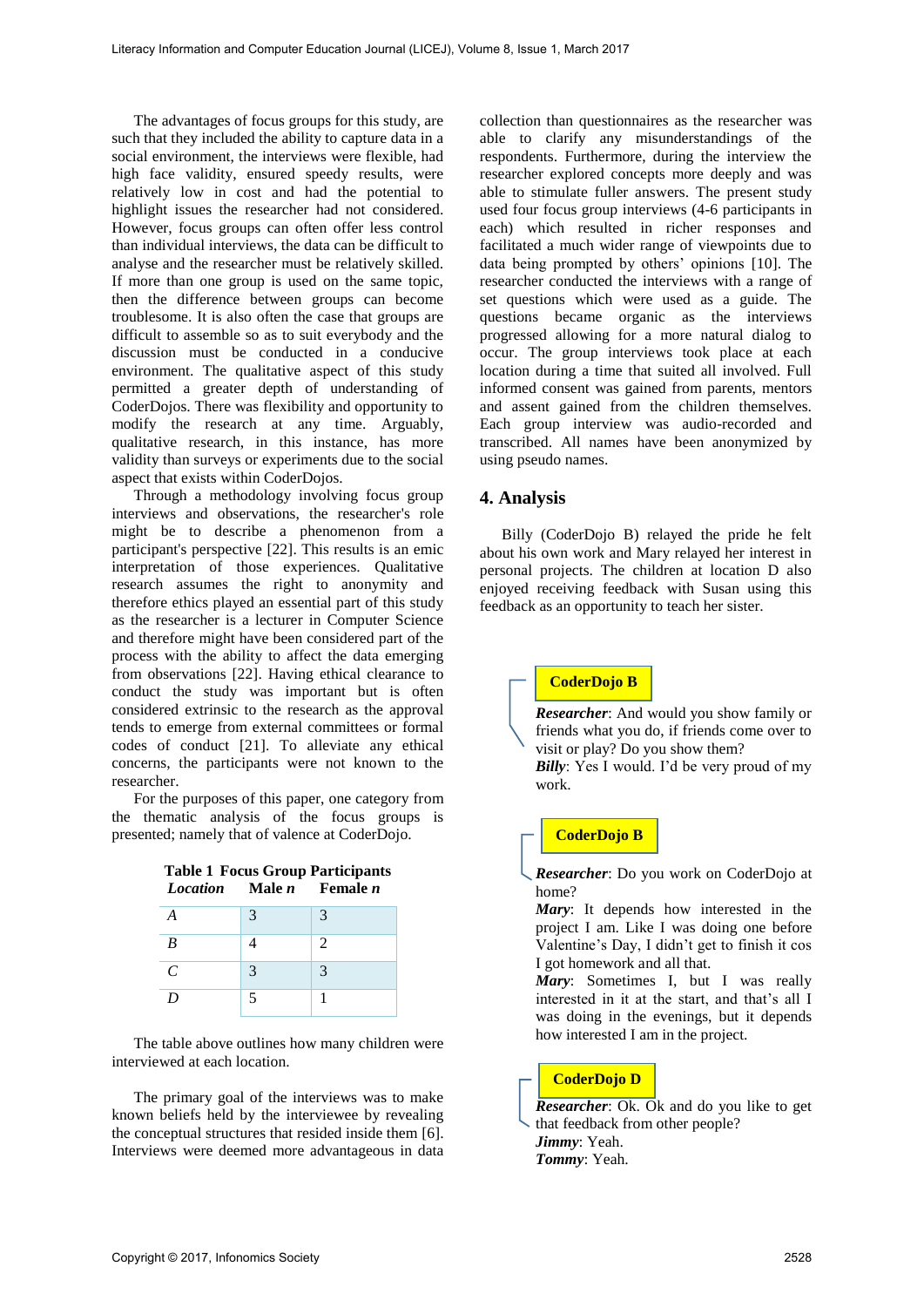#### *Researcher*: Yeah.

*Susan*: Yes I definitely explain to my family what I'm doing in CoderDojo. Show them what I've been working on at home and I suppose because I'm home schooled as well, I can show my mom and my dad and my twin sister all the different things I've been doing. So that's great, I'm almost kind of teaching my twin sister, then how it's all done. She doesn't have as great an interest in computers as me but I think she still finds it interesting.

The positive reinforcement within the home environment reinforces that sense of pride which children often need and alludes to the fact that, in this example, coding is valued in the home. It is the author's opinion that pride has encouraged the children to go off and learn more. They are taking control and deciding what to learn and how they are going to learn it. The positive valence associated with showing personal projects to family and friends is perhaps instilling a desire to do more, particularly when the work is of their own choosing.

Some of the children at CoderDojo C showed their work at home but it appeared to be more out of boredom and alluded to the fact that their parents either weren't particularly interested or did not understand it. It is arguable that perhaps this negative valence is impacting their agency to the point where they are relying upon their teacher to help guide them as opposed to taking ownership of their own learning.

## **CoderDojo C**

*Researcher*: And do you show, em any of your family members or do you show other friends who maybe don't have Coderdojo? *Eve*: Em, normally if, normally, the odd time if I like have nothing really to do I normally go on my account normally start like making something on Scratch and then I normally like get my Mum and Dad and show them what I've done and like how to work, how I worked it and all.

*Peter*: I normally show my Mum and Dad kinda what I do at school and I do like a tiny bit at home, and I would show like what we did in school and what I did just there now. Well it kinda depends on your personality, if you have patience or if you don't have patience, like if ya didn't have the patience you would probably try it at home. But if ya did have patience you would probably wait until your teacher, nuh, until you go back to school, because sometimes your teacher knows like more about computers than your Mum and Dad.

The opportunity to engage in limitless problem solving where the learner exhibits determination (tenacity) and recognises that there are more than one way to achieve a result is evidenced by John when he says:

## **CoderDojo B**

*John*: Well coding, ya see, there's loads of ways of doing it. If ya wanted to write a word you could write a small code or a big code, and you could do it many ways, only with school subjects, there's just limits whatever way whatever direction ya go.

John's response also suggests that his options to learn are limited in a traditional school environment. The notion of a school applying "limits" and being restrictive is a cause for concern for educationalists. Offering learners opportunities to engage with a task in multiple ways is certainly a trait of CoderDojo that could be implemented in a school setting. This of course assumes that there is time and scope within the curriculum to facilitate this.

John's comments are supported by children at CoderDojo A where they also suggested that there was less opportunity for agency in learning at traditional school.

### **CoderDojo A**

*Researcher*: Ok. The next question that I'm gona ask is, is a CoderDojo like other subjects at school? [Background noise]

*Bobby*: I don't think so because in our school we don't have like a lot of computers and it's just not really like a subject in our school.

[Background noise]

*Researcher*: What about the rest of you? [Background noise]

*Researcher*: Is it like school?

Sally: I don't really think it's like school at all because you get to work with a lot of new people that are introduced to do and there's different ways of doing stuff.

Sally mentioned being introduced to new people at a CoderDojo. The social aspect of a Dojo is important where children of different ages are learning together.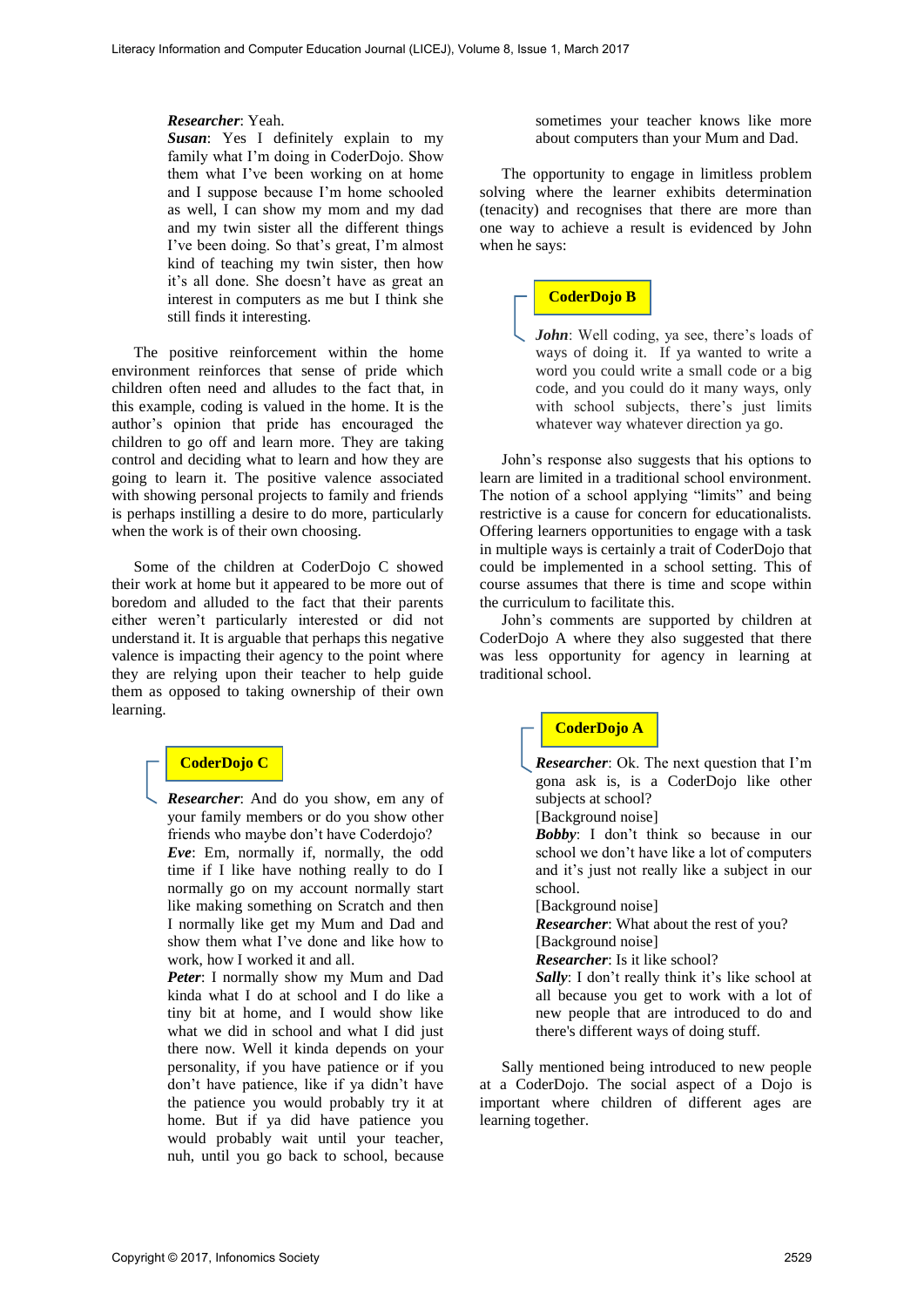The focus group interviews revealed what fun meant to the children and how it influenced and affected their approach.

# **CoderDojo B (2)**

Researcher: Tell me what you think of a CoderDojo?

Billy: Um, Well I think its very fun and like your imagination... there's no limit to it. Like you can, whatever you can think of you can do it.

 Billy at CoderDojo (B2) appeared to cite a Dojo as a context that provided him with a world of possibilities. He referred to the fun aspect of using his imagination and that in turn, anything was possible.

#### **CoderDojo A**

Researcher: Tell me what you think of CoderDojos?

Paul: I think it is great for the mind and it gets it racin and if you ever wanted a job with computers as you grow up, this is probably the thing for you.

 In a similar way to Billy at B(2), Paul alludes to his enjoyment of the Dojo referring to his mind "*racin*". The positivity he associates with the Dojo is perhaps linked to the stimuli presented to him. Again, the positive language suggests that there were no comprehension challenges for the child but rather an enjoyment of the challenge. There is also aspiration in his dialogue and an appreciation for the role of programming as a career.

A CoderDojo is an opportunity for children to learn *from* and *with* peers. However, attracting females to CoderDojos is a challenge. During the focus groups, the children spoke about gender.

## **CoderDojo B (2)**

Researcher: What would we do to make girls more interested in coding?

Billy: Umm, maybe put more girly concepts into it.

Researcher: What's a girly concept? Billy: Well...

John: You can make anything. It's just what you think of putting in it. Aw I just think, they just wouldn wana do it anyways. No matter what it's like.

Billy: They're just distracted by other things.

Bob: Yeah. Even someone made a project about pink fluffy unicorns dancing on rainbows.

Billy: Well like, girls don't just like pink things, and flowers and love hearts, that's what we think. That's the stereotype.

 The boys at location B(2) almost demonstrated apathy towards encouraging females to attend a Dojo. They felt that there was nothing that could be done. However, Bob's comment about "*pink fluffy unicorns dancing on rainbows*" was quickly refuted by Billy who spoke of stereotypes. The boys' idea of what might be fun for the girls appeared to be an allusive goal. It does however raise concerns as to how Dojo organisers might make the environment and tasks either more gender neutral or more gender specific in order to attract more females. Arguably, the misconception, as outlined above, that a Dojo is about gaming, is something that the CoderDojo Foundation might consider moving forward. [36], [37], [38] have outlined that often public game spaces are dominated by males and as a result serve to exclude female gamers. This may exasperate the perception that interacting with digital games is a male preserve. The research does suggest that games development could be a possible reason why the number of females undertaking degrees in computing have fallen in recent years.

## **CoderDojo B (1)**

Researcher: Why do you think more girls don't do CoderDojo? Yeah Luke? Luke: Cos they think they'll be nerds. Researcher: Do you agree girls? Mary: No. Ann: No. [Laughing] Researcher: Tell me why you don't agree then.

Ann: Cos all girls are different.

The girls in this instance disagreed that females are afraid of being labelled a nerd. However, they did not provide any reasons as such as to why girls don't attend in greater numbers. The discussion with these children did reveal additional related data pertaining to what might be perceived as fun: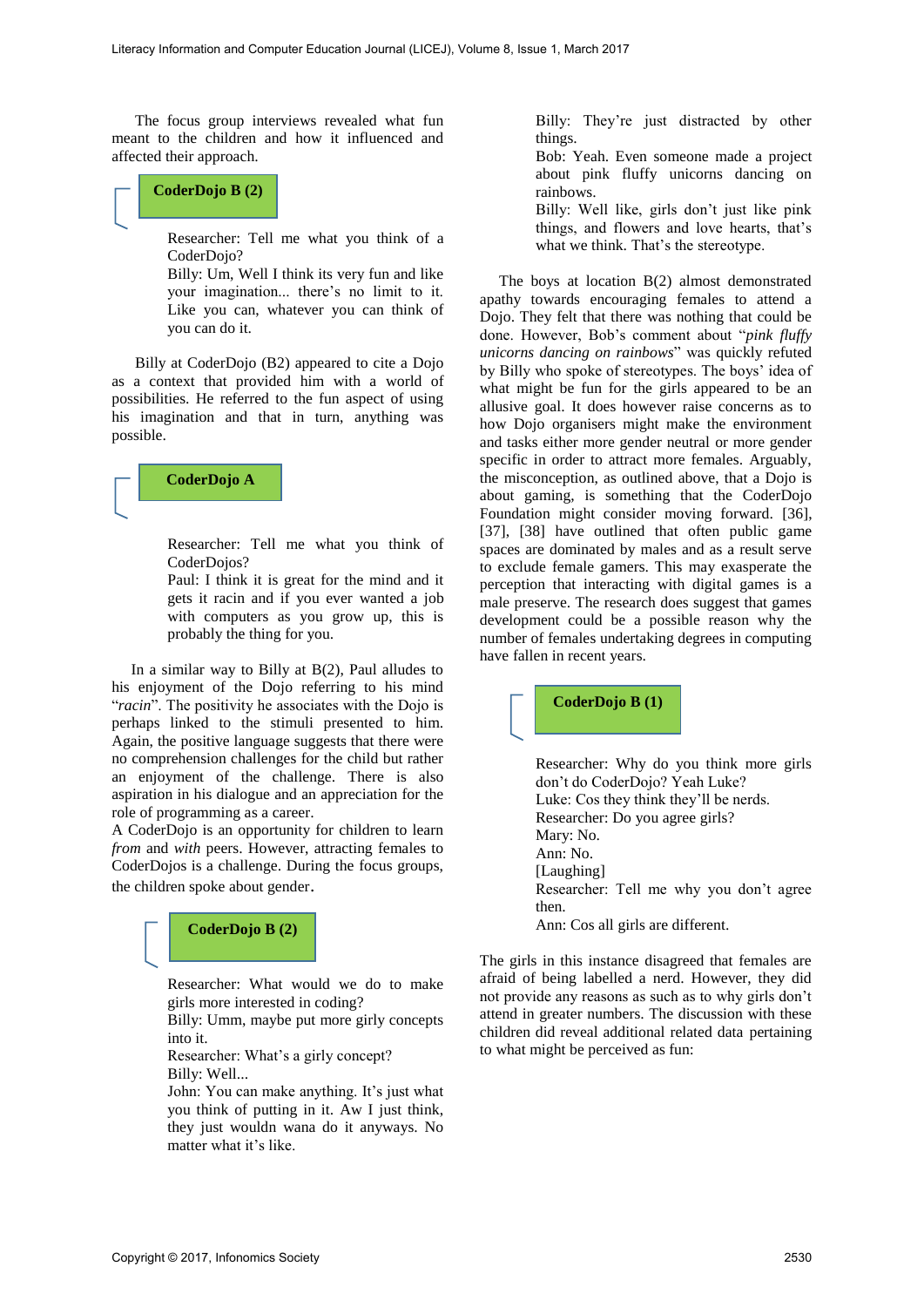

Researcher: Ok. Thank you guys. So the very first thing I want to ask you today is, can you tell me what you think of CoderDojos?

Ann: Fun.

Luke: It like it would inspire you to make games when you grow up.

Researcher: Ok, what about you girls, any opinion? What do you think CoderDojo is, or what do you think about CoderDojo?

Mary: Imaginative.

Researcher: Imaginative, Yeah good word. Ann: Um, you can be creative.

. . .

> Researcher: And um, why do you go to a CoderDoio?

> Luke: Aaaaah, well whenever aaaah, well whenever I'm older, um I can teach, um if I have kids um and I get a laptop, aaah I can get , I can teach my, I can, I can teach my kids games.

> Luke: Also, in school um, you get judged for your um, am, for like say if like um, you make a very violent game.

Ann: Using different colours. Ann: I like colourful projects.

 In this dialog, the children were asked to give their thoughts about a CoderDojo. The boys tended to use words such as "inspire", "make games", "teach", "laptop" and "violent game". To them, the aspect of fun appeared to be something technical, games-based and with a view to gaining future proficient skills. It is arguable that this dialog reveals an attitude where the boys were focused, studious and took the CoderDojo seriously. While the girls weren't any less serious in their attitude, the words they used about their Dojo were, "fun", "imaginative", "creative", colours" and "colourful projects". The difference in adjectives is quite strong between the genders. The girls appeared to be using the space to engage in creative activities that were personal to them. The words they used didn't appear to allude to any aspiration to become a programmer but rather an opportunity to use their imagination in an innovative way. The dialog possibly reveals a strong relationship between the children, the tools they are using and the outcome they are hoping to achieve. The relationship is fostered and aided by the mentors. Combined, it is possible to suggest that these children are working within their Zone of Proximal Development (ZPD) with agency as they are being scaffold to attain their own personal goals by learning in a way that suits their own individual needs.

There is good opportunity for the children to learn how to interact with others in a more productive manner and to learn empathy for others who might be encountering difficulty. These options are often not available in a school setting where, traditionally, a class is comprised of children of a similar age. It is therefore arguable that a CoderDojo is providing its Ninjas with agency in their approach to learning; a potential lifelong skill.

## **5. Conclusions**

Arguably the more successful CoderDojos studied, utilised non-educationalists as mentors. In a school setting, it is possible that the children perceive the usual teacher/student hierarchy and therefore treat the CoderDojo as a normal school subject. This may be somewhat circumvented in school settings where the teacher does not deliver the Dojo but rather a non-educationalist (mentor(s)) act as guides and advisors. The perceived hierarchy does not appear to be prevalent in CoderDojo locations that are out-of-school hours and/or school context. Where computing professionals/students are acting as mentors with no prescribed theories of learning and no pressure to attain grades, the children appeared to be more empowered and exhibited a greater passion for the discipline.

Therefore, schools might consider the adoption of policies that might include more non-educationalists in content delivery and assessment design. While the application may be obvious with the Computing discipline, it might appear more ambitious in other disciplines such as Law, Engineering, Maths, Business, Science or Humanities, however, bringing professionals into the classroom (primary, postprimary or Higher Education) has the potential to reinforce theory taught, the potential to breathe life into stagnant curriculum and to provide learners with 'real-life' examples and context. It may also provide learners with opportunities to engage with and question professionals working within the field. In keeping with [23], it is important that learners do not exit a module or course of study with a false sense of a particular discipline. To do so has the potential to stifle creativity and constrain knowledge. It is also important that learners are afforded opportunity to explore alternatives to the textbook and to question the prescribed narrative of a curriculum. In doing so, the learner may gain additional thinking skills and navigate the ZPD more confidently. Where a noneducationalist can assist in the design of an assessment, it has the potential to add a new layer of authenticity to the task and ultimately increasing the validity of grades. The successes evidenced by the CoderDojos researched as part of this study, serve to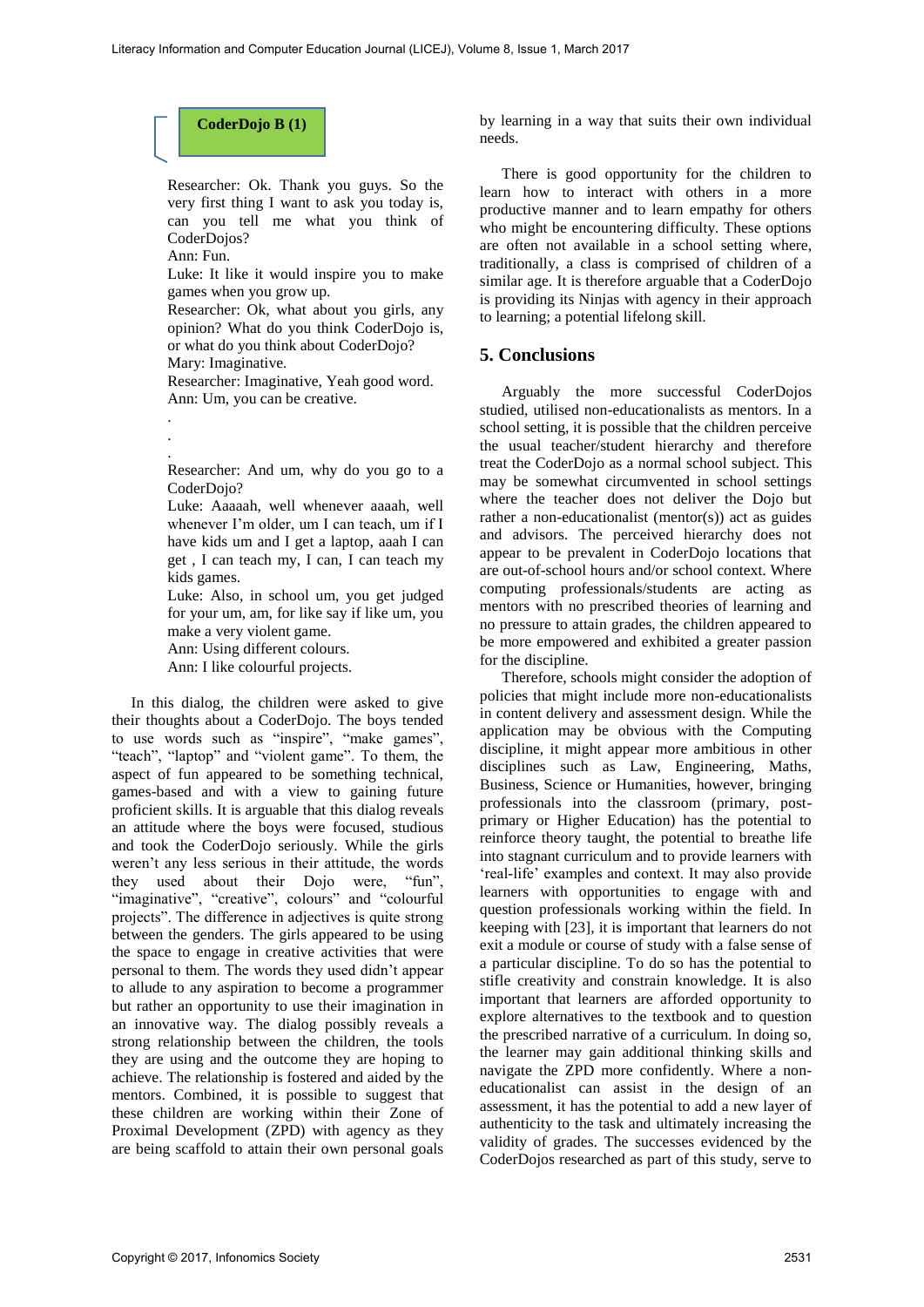indicate the potential positive impact noneducationalists can have on learning.

As an educator, one would wish to encourage children to devise their own ideas about learning. As a result, children can learn in a manner that suits their own individual needs. CoderDojos facilitate this through its heuristic approach and the nonhierarchical approach adopted by mentors.

 The research presented in this paper demonstrates the potential of a CoderDojo to enhance emotional intelligence. The tools associated with a Dojo such as Scratch (used for concept building and developing rudimentary code) and Sushi cards (instructions) can support the Ninjas' emotional connection to content or other people. Arguably, the positive valence aids a child in learning. The flexibility of tools and technologies used at a CoderDojo enables the children to learn based on how they feel most comfortable or confident which is also associated with agency. The fluid nature of a Dojo can provide private spaces for the children to explore problematic issues and allow a studious approach to problem solving when or where necessary. It is the author's opinion that empathy can be enhanced through emotional learning via the use of technology. For example, at a CoderDojo, Ninjas may develop empathy by viewing each other's personal projects or indeed by watching and helping others who are experiencing distress or problems in resolving a complex issue.

Additional research may also yield answers pertaining to the levels of resilience associated with positive educational environments and the impact of perceived mentor support in contributing to learner success. A future study might also determine whether the positive environment of a CoderDojo can impact upon other areas of a child's life.

## **6. References**

[1] Baddeley, A. (1986). *Working Memory*. Oxford Psychology Series No. 11 Oxford, UK: Clarendon Press.

[2] Bransford, J., Brown, A. and Cocking, R. (2000). How people learn: brain, mind, experience and school. *Committee on Developments in the Science of Learning, NRC Commission on Behavioral and Social Sciences and Education*. Washington, DC: National Academy Press.

[3] Burleson, W. and Picard, R. (2004). Affective agents: sustaining motivation to learn through failure and a state of stuck, social and emotional intelligence in learning environments workshop. *7th International Conference on Intelligent Tutoring Systems*.

[4] Cytowic, R. (1989). *Synesthesia: A Union of the Senses*. New York: Springer Verlag.

[5] Goleman, D. (1995). *Emotional Intelligence*. New York: Bantam Books.

[6] Halldén, O., Haglund, L. and Strömdahl, H. (2007). Conceptions and Contexts: On the Interpretation of Interview and Observational Data. *Educational* **Observational** *Psychologist*. 42 (1). p. 25-40.

[7] Kort, B., Reilly, R. and Picard, R. (2001). External representation of learning process and domain knowledge: affective state as a determinate of its structure and function. Workshop on *Artificial Intelligence in Education* (AI-ED 2001).

[8] Lepper, M. and Chabay, R. (1988). Socialising the intelligent tutor: bringing empathy to computer tutors. *Learning Issues for Intelligent Tutoring Systems*. p. 242– 257.

[9] Lepper, M. and Hodell, M. (1989). Intrinsic motivation in the classroom. In: C. Ames and R. Ames *Research on Motivation in Education*. New York: Academic Press.Vol. 3. p. 73–105.

[10] Lewis, A. (1992). Group child interviews as a research tool. *British Educational Research Journal*. 18. p. 413-421.

[11] Mandler, G. (1984). *Mind and Body: Psychology of Emotion and Stress*. New York, NY: WW Norton & Co.

[12] Norman, D. (1981). Twelve issues for cognitive science. In: Hillsdale, N. *Perspectives on Cognitive Science*. p. 265–295.

[13] Piaget, J. and Inhelder, B. (1969). *The Psychology of the Child*. New York: Basic Books.

[14] Picard, R., Papert, S., Bender,W., Blumberg, B., Breazeal, C., Cavallo, D., Machover, T., Resnick, M., Roy, D. and Strohecker, C. (2004). Affective learning – a manifesto. *BT Technical Journal*. 2 (4). p. 253–269.

[15] Vygotsky, L. (1978). *Mind in Society: The Development of Higher Psychological Process*. Cambridge, MA: Harvard University.

[16] Sander, T. (2011). Positive Computing. *Positive Psychology as Social Change*. p309-326.

[17] Short, J., Williams, E., and Christie, B. (1976). *The social psychology of telecommunications*. London: John Wiley & Sons.

[18] Morris, M. (2005). Social networks as health feedback displays. *IEEE Internet Computing*. 9(5). p29-37.

[19] Riva, G., Baños, R., Botella, C., Wiederhold, B. and Gaggioli, A. (2011). Positive Technology: Using Interactive Technologies to Promote Positive Functioning. *Cyberpsychology, Behavior, and Social Networking*. 15(2). p69-77.

[20] Thuring, M. and Mahlke, S. (2007). Usability, aesthetics and emotions in human–technology interaction. *International Journal of Psychology*. 42(4). p253–264.

[21] Guba E. and Lincoln, Y. (1994). Competing Paradigms in Qualitative Research. In: Denzin, N. and